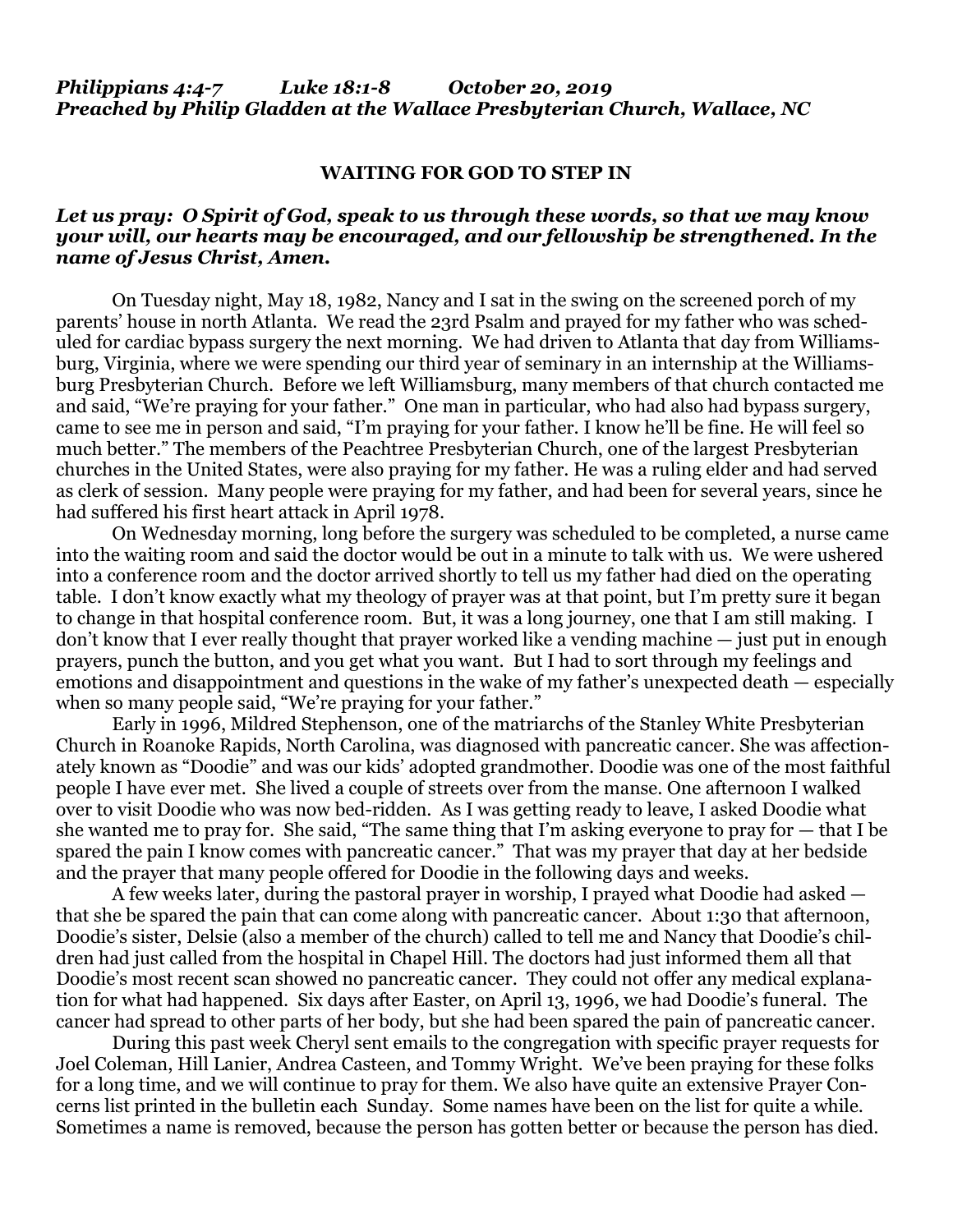Sometimes the person's name remains on the list, but the reason and the prayer request change. And we keep on praying.

This sermon is not about how "prayer works" — and I even hesitate to use that phrase, "prayer works." Somehow that suggests that we are in control, if we just say the right kinds of prayers or get enough people praying or pray hard enough or long enough. And, again, it also kind of smacks of "vending machine" praying. Think about how you feel when you put your money into the snack machine, punch the buttons, and watch helplessly as the bag of chips or candy bar gets hung up on the metal bar and doesn't drop down into the chute — or the machine dispenses the wrong item and you get a bag of Fritos when what you really wanted was peanut M&M's. So, what happens when you offer up your prayers and you get something other than what you prayed for — or you don't seem to get anything in response to your prayers and they are left dangling, like a bag of chips that just won't fall?

This is not a sermon about how "prayer works" because that's not what the parable of the widow and the unjust judge is really about. I want to read Jesus' parable according to *The Message*. Sometimes it helps to hear the story in a different way. Here is Eugene Peterson's explanation for writing *The Message*: "While I was teaching a class on Galatians, I began to realize that the adults in my class weren't feeling the vitality and directness that I sensed as I read and studied the New Testament in its original Greek. Writing straight from the original text, I began to attempt to bring into English the rhythms and idioms of the original language. I knew that the early readers of the New Testament were captured and engaged by these writings and I wanted my congregation to be impacted in the same way. I hoped to bring the New Testament to life for two different types of people: those who hadn't read the Bible because it seemed too distant and irrelevant and those who had read the Bible so much that it had become 'old hat.'"<sup>1</sup>

Before we hear *The Message* version of the parable, it might help to know a bit more about judges and widows in Jesus' day. Judicial cases would be heard in the city gate, in a very public setting. Judges held positions of power and authority as they applied God's Word and law to everyday situations for God's people. Widows, on the other hand, were vulnerable and worthy of being given justice. So, the stage is set for the story  $\dots$ 

*"Jesus told them a story showing that it was necessary for them to pray consistently and nev*er quit. He said, "There was once a judge in some city who never gave God a thought and cared nothing for people. A widow in that city kept after him: 'My rights are being violated. Protect me!'

"He never gave her the time of day. But after this went on and on he said to himself, 'I care *nothing what God thinks, even less what people think. But because this widow won't quit badgering* me, I'd better do something and see that she gets justice—otherwise I'm going to end up beaten *black-and-blue by her pounding.'"*

*Then the Master said, "Do you hear what that judge, corrupt as he is, is saying? So what* makes you think God won't step in and work justice for his chosen people, who continue to cry out for help? Won't he stick up for them? I assure you, he will. He will not drag his feet. But how much of *that kind of persistent faith will the Son of Man find on the earth when he returns?"*

It's tempting to hear the parable and conclude the following:

\* God is the judge in charge.

\* We are the persistent widow bringing our case for justice.

But, what's wrong with that picture?

\* If God is the judge in the story, that means God doesn't respect us and is really a hardhearted judge who would rather not be bothered with our pleas and prayers, no matter how legitimate they may be.

\* If we are the widow in the story, that means we have to wear God down with our insistent praying and nagging for what we want, until he finally gives in and gives us what we want, just to get us off his back.

Does that sound like the God we worship and serve and pray to? To be honest, sometimes it might feel like we have to badger God to get what we want — but maybe that's exactly why it feels so